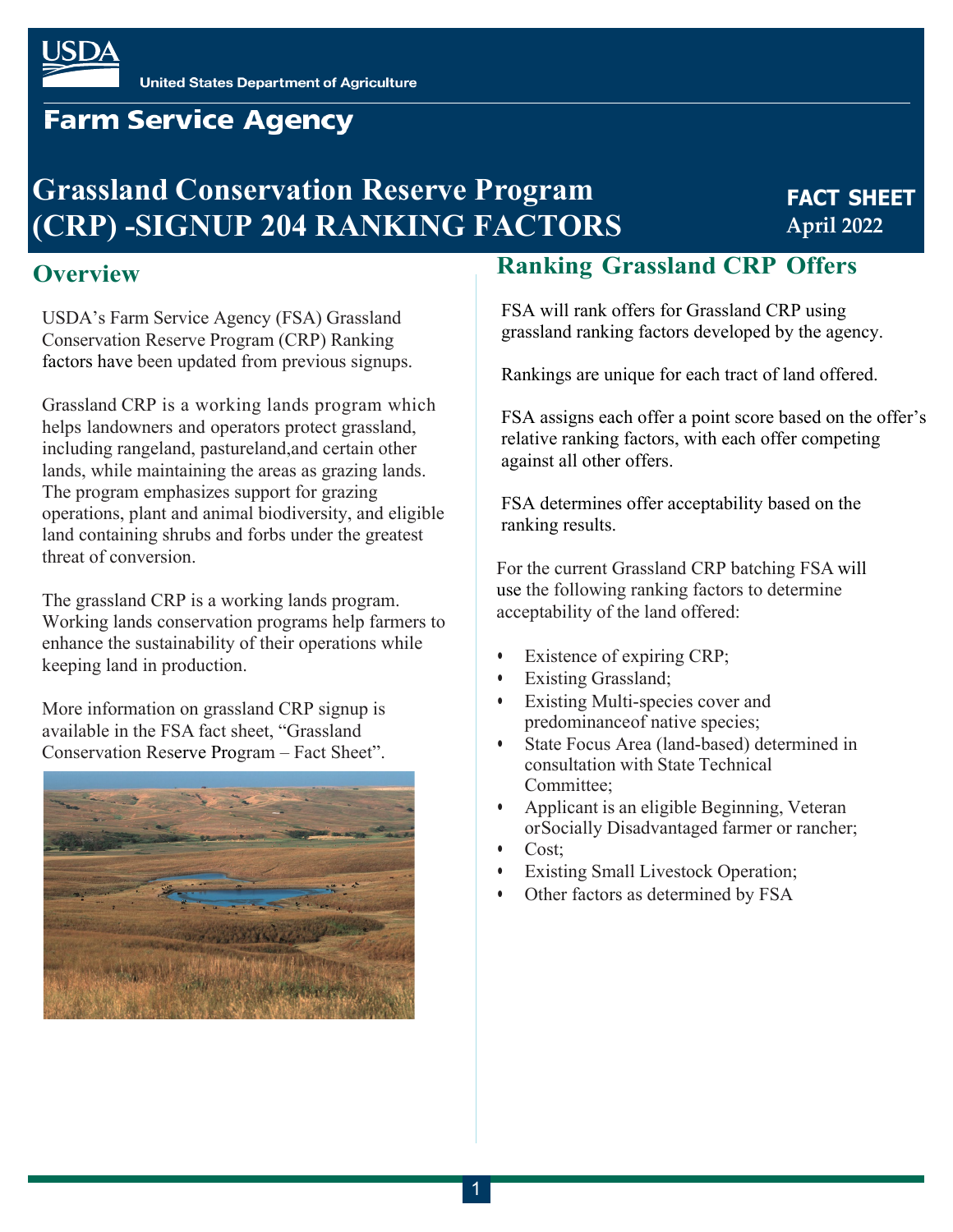### **GRASSLAND CRP - SIGNUP 204 RANKING FACTORS -**

### **F-1 Current and Future Use:(0 - 30 Points)**

Factor F1 encourages continued usage of the land and retains the benefits of expiring CRP land using 2 sub factors. The formula for  $F1 = F1a + F1b$ .

#### • **F1a – Expiring CRP: (0 to 20 points)**

This sub factor rewards owners who continue to maintain and use land that is currently in CRP general signup in an environmentally sustainable way. Keeping these acreages in grass covers will help preserve a majority of the benefits established.

Assign 20 points if over 50 percent of the offered acreage is currently expiring general CRP in the last year of CCC CRP-1. If the offer has less than 50 percent of the offer, prorate the 20 points based on the percentage of the offer that is expiring CRP.

#### • **F1b – CRP Cover: (0 or 10 points)**

This factor provides additional points depending on the current CRP cover. Assign 10 points if over 50 percent of the offered acreages is currently CP2, CP10 or CP25. Otherwise, assign 0 points.

### **F2 Beginning, Socially Disadvantaged, Veteran Farmers and Ranchers: (0 to 20 points)**

For this factor assign 20 points if at least 50 percent of the CRP-1 shares are earned by a producer(s) meeting the requirements of the CCC-860. Otherwise, assign 0 points.

Beginning farmers that served as a member of the armed forces can also check the "Veterans" block on the CRP-2G.

### **F3 Maximizing Grassland Preservation:(0 to 35 points)**

Factor F3 targets land under the greatest threat of conversion, using 3 sub factors. The formula for **F3 =**  $F3a + F3b + F3c$ 

#### • **F3a – Threat of Conversion: 0, 2.5, 5, 7.5 or 10 points**

If over 50 percent of the offered acreage is in a county under threat of conversion as determined by FSA (0, 2.5,5, 7.5 or 10 points).

#### • **F3b – Threat of Conversion GIS: 0 or 20 points**

If over 50 percent of the offered acreage is in the threat of conversion GIS Layer, assign 20 points (0 or 20 points).

#### • **F3c – Longer Contract Length: 0 or 5 points**

If the offer is for a 15-year contract, assign 5 points (0 or 5 points).

### **F4 Vegetative Cover: (0 to 30 points)**

This factor evaluates based on the covers on the acres offered. FSA or TSP shall only allow covers that are suitable for the site designated for the offer.

F4 values are determined by calculating the weighted average score for all practices in Table 1.

## **F5 Environmental Factors: (0 to 45 points)**

This factor is designed to help producers address acreages that are known to be in areas of designated candidate, threatened, or endangered species or critical habit or environmental sensitive areas under significant threat. The formula for  $\mathbf{F5} = \mathbf{F5a} + \mathbf{F5b} + \mathbf{F5c}$ **F5c**.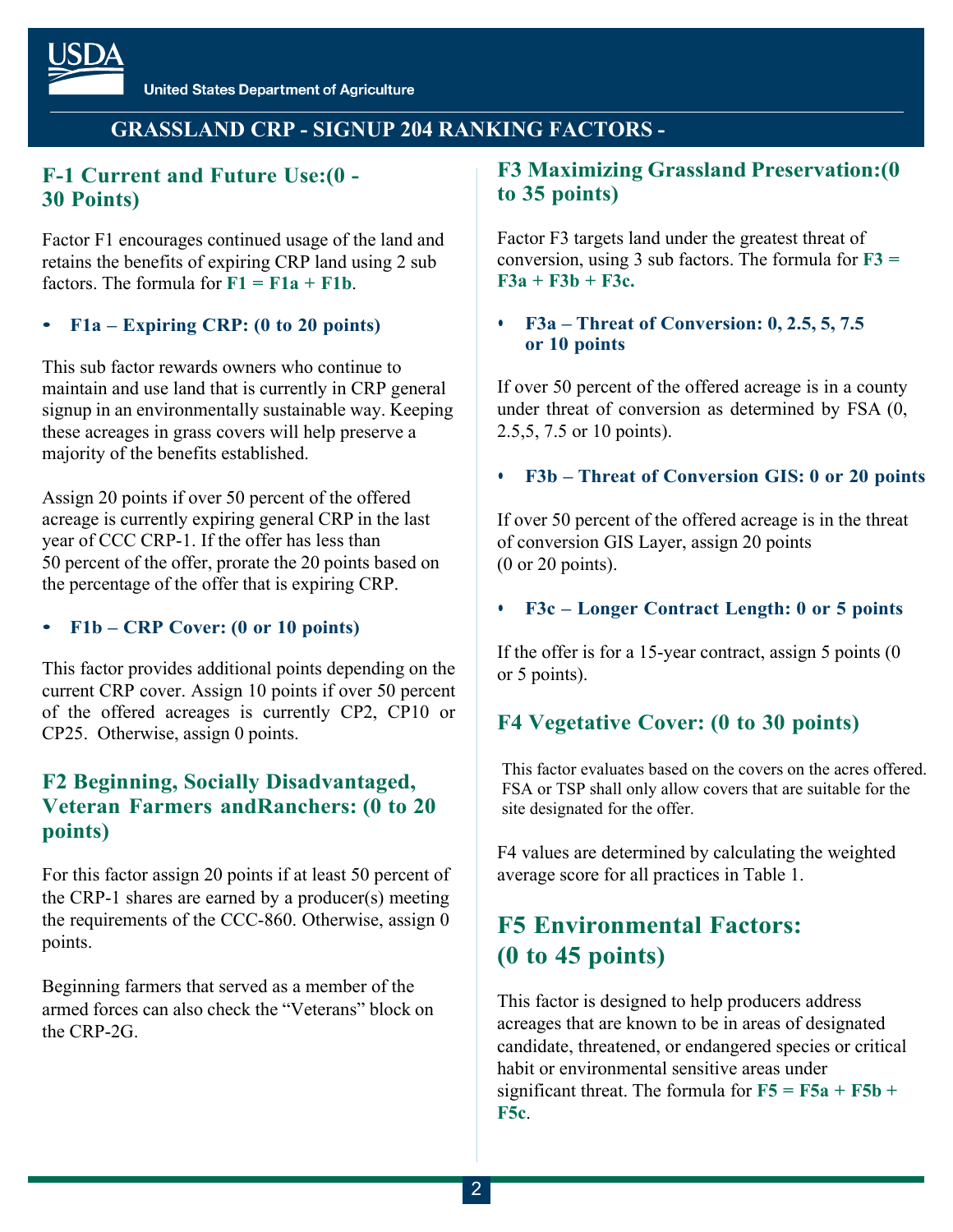## **GRASSLAND CRP - SIGNUP 204 RANKING FACTORS – APRIL2022**

#### • **F5a – Wildlife Priority Zones (0 or 15 points)**

Grassland CRP will use the existing State wildlife priority zones identified for CRP general signup. For this factor assign 15 points if over 50 percent of the offered acreage is within an approved State wildlife priority zone. Otherwise, assign 0 points.

#### • **F5b – State Grassland Priority Enrollment Criteria (0 or 15 points)**

State Technical Committees submit geographic areas (whole counties) to address the specific conservation practices and the species of concern or specific habitat restoration, such as tall grass prairie, that would be addressed by Grassland CRP practice and/ or components to the FSA Conservation Division for approval. For this factor assign 15 points if over 50 percent ofthe offered acreage is in a State Grassland CRP zone.Otherwise, assign 0 points.

#### • **F5c – National Priority Zone: (0 or 15 points)**

This factor is designed to help producers address acreages that are environmental sensitive areas under significant threat. For this factor assign 15 points if over 50 percent ofthe offered acreage is in National Grassland CRP Priority Zone. Otherwise, assign 0 points.

## **F6 – Small Scale Livestock Operation:(0 to 10 points)**

This factor is designed to help producers' small-scale livestock operations. Assign 10 points if the producer certifies on the CRP-2G-1 that they meet eligibility as a Small-Scale Livestock operation. Otherwise, assign 0 points.

## **F7 – Cost: (0 to 25 points)**

Factor F7 is designed to optimize the environmental benefits per dollar for CRP rental payments. The maximum points forF7 is 25 points.

#### **F7 – Offer Less Than Maximum Payment Rate (0 to 25 points)**

Offers submitted with a rental rate equal to the maximum payment rate will receive 0 points. Offers submitted below the maximum payment rate will receive points according to the corresponding value in Table 2.

## **Ranking Factors Threshold for Acceptance**

After the close of the CRP signup, FSA will rank all eligible offers based on their total point score for that offer. The Secretary of Agriculture will then determine the ranking point threshold used to accept offers for the signup.

## **Making Grassland CRP Offers More Competitive**

Offer competition is expected to be significant and only Grassland CRP offers ranking high enough to beaccepted will move forward toward enrollment. To make offers more competitive, consider all the ranking factors as well as the existing cover for the acreage offered. FSA also encourages producers to consult NRCS or authorized TSP regarding steps to take to maximize their offers ranking factor points to increase the likelihood that the offer will be accepted.